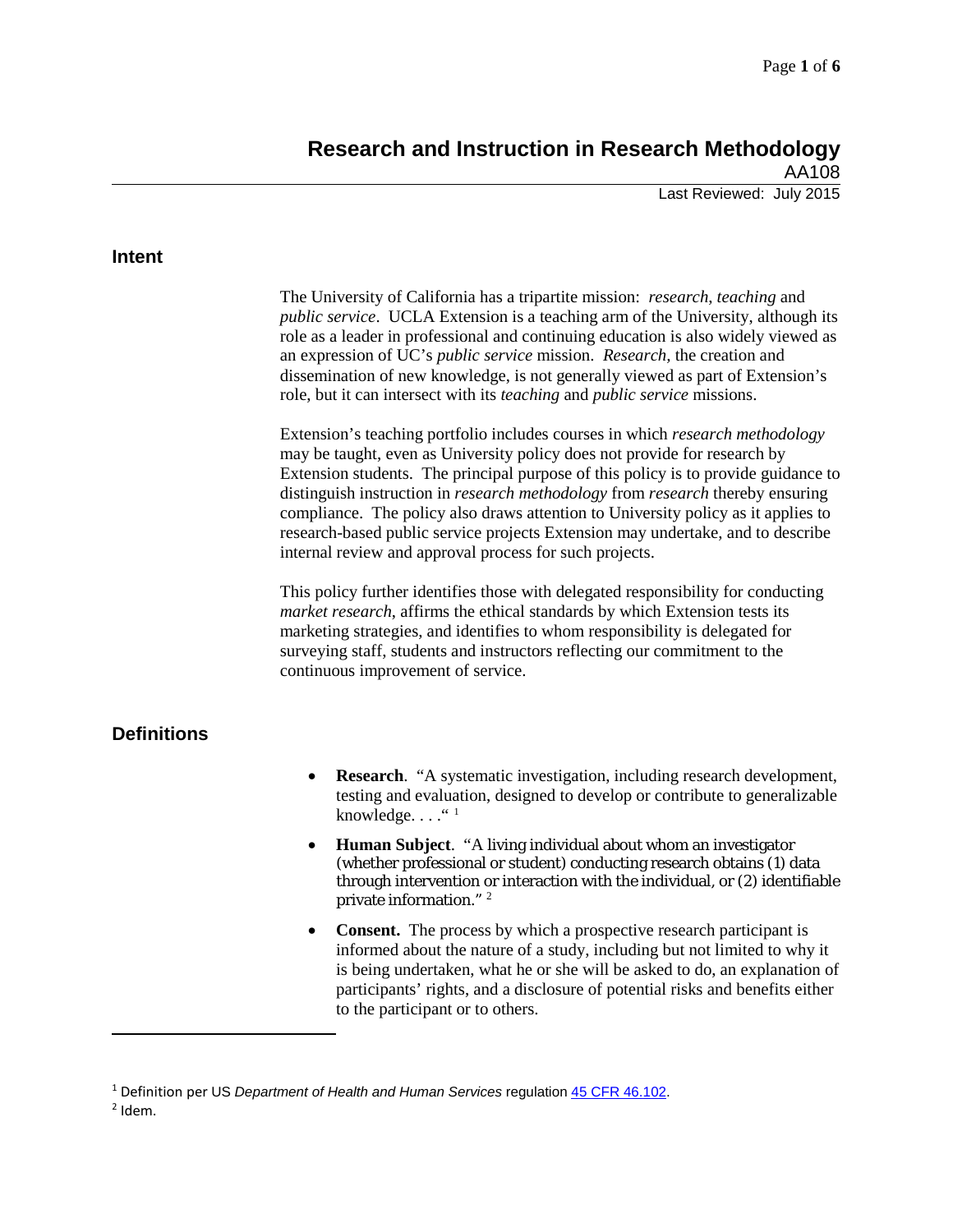- **Institutional Review Board (IRB)**. A board organized to oversee ethical conduct and the safety and welfare of participants in biomedical and behavioral research involving human subjects. IRBs operate under authority of the University, the regulations of multiple federal agencies arising from the *National Research Act of 1974*, and principles outlined in the *Belmont Report of 1978.* UCLA's five IRBs meet twice monthly to review proposed research projects and studies which are underway.
- **Instruction in Research Methodology**. "Methods Courses" present theory and techniques about *how* research is conducted in the related field.
- *By-Agreement* **Instructor**. An instructor at UCLA Extension who has been contracted to teach a class. All Extension instructors proposed to teach credit-bearing classes are subject to academic approval.

# **Research Methodology:** *Classroom Exercises*

*UCLA Extension's by-agreement instructors are not eligible or authorized to conduct research or to oversee research conducted by Extension students.* Instruction in *methodology* is permissible.

**Interaction**. Class-based exercises proposed by Extension *by-agreement instructors* that involve any of the following types of interaction may be presented as practice exercises *to teach proficiency and technique:*

- surveying,
- conducting interviews or focus groups
- observing participants

*Under no circumstances will websites be used for the recruitment of participants or the collection of data*. Prospective participants in practice exercises will be advised that participation is voluntary, and that if they agree to participate they would be engaged in an activity to help a student learn and practice data collection methods to satisfy a requirement for a class. Prospective participants will be provided with an *[Information Sheet](https://intracon.uclaextension.edu/policies/AA1081.pdf)* describing the class exercise.

**Data Analysis**. Class-based exercises proposed by Extension *by-agreement instructors* for the analysis of data may not employ databases containing personally identifiable information of real persons. Practice exercises will either use simulated data, or data that is stripped of identifiers and sensitive information.

# *Approval of the CE must be obtained before any practice exercise can be expressed in a course syllabus or announced in class.*

To ensure that classroom exercises designed to teach research methodology do not inadvertently transmute into a prohibited form of research: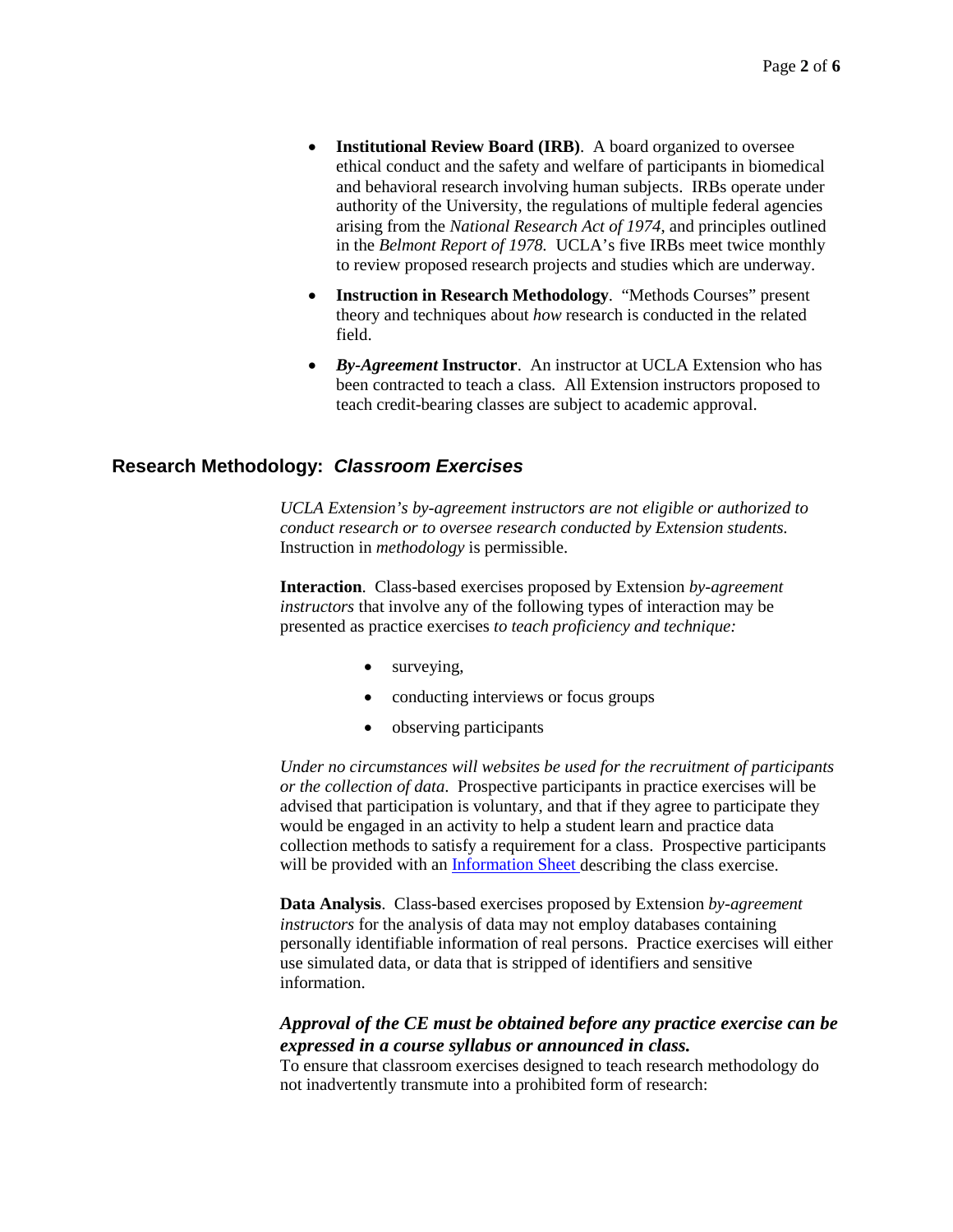- The instructor- of- record will declare in his/her draft syllabus the intent to conduct such an exercise.
- The CE will either approve or not approve of the exercise as a legitimate component of the course based on the course description and its underlying *academic approval*.
- If approved, the syllabus will link to a template *Information Sheet* and *Letter of Introduction.* It will disclose to prospective participants that the activity is for *research*-*methods practice*;
- If approved, practice instruments and questionnaires proposed by Extension students must be approved by the instructor before presented to prospective participants.

# **Company-Sponsored Practicums**

UCLA Extension may present a credit-bearing practicum as a capstone course in a certificate curriculum, in which a cohort of students is presented with a problem or question by a company about its products, services or business practice. The cohort reviews data presented by the company, and the students present a report in which solutions are proposed. The instructor will grade the students based on the quality of their engagement and other academic criteria defined in the syllabus.

For such projects, a memorandum of understanding (MOU) between the University (UCLA Extension) and the company will exist before the offering of the course. In addition to its other provisions, the MOU will include declarations and provisions as follows:

- A declaration that the students' work is performed as an educational exercise under the supervision of the instructor for the purpose of earning credit toward an academic certificate; that the students' work-product is not subject to publication; and that the students' work-product may be presented to company representatives who seek to improve their business practice.
- The company will not provide students with data that contains personally identifiable information about its employees, clients, visitors, suppliers or other populations;
- With the approval of the company representative, the students may practice research methods by engaging in data collection that involves interaction, such as interviewing, observing, surveying or use of focus groups drawing from employee, client, visitor, supplier or other populations. Prospective participants will be provided with an approved *Information Sheet* and *Letter of Introduction* about the exercise describing its dual purpose: 1) to provide the students with experience and 2) to provide the company with information for improving business practice. The *Information Sheet* and any interview or survey questions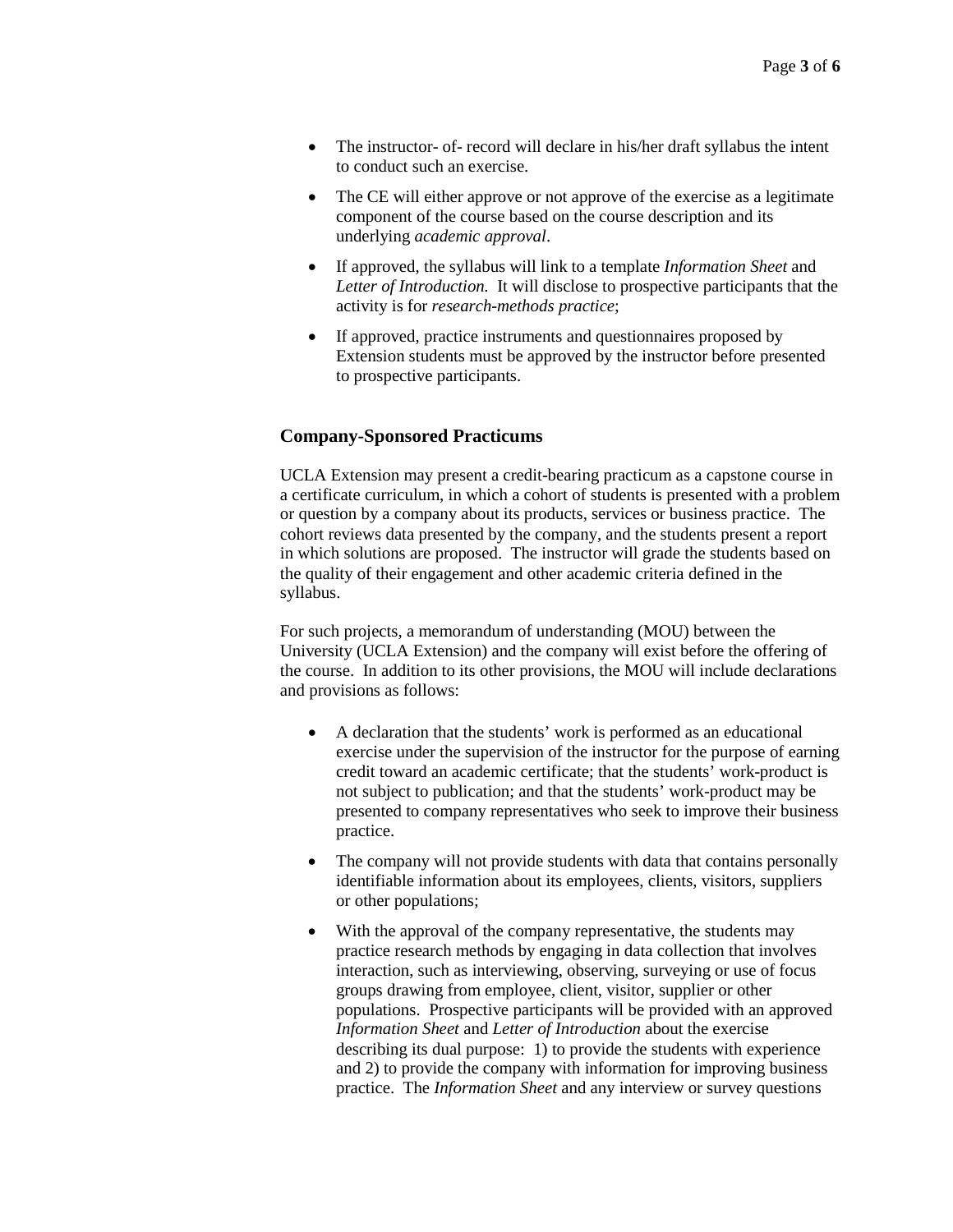will be subject to the approval of the instructor and the company representative before volunteer participants are recruited.

- That any supplies and services required by the activity, including any access to the company's proprietary intranet services, will be at company expense and with the permission of the company representative. *No public internet service or University resource may be used for the recruitment of participants in any practice survey or interview activities*.
- Identification of ownership of the intellectual property in materials, reports, and student-work product, which unless specified otherwise, will be owned collectively by the students.
- A declaration that the University does not warrant the utility of the students' work-product, and will therefore not indemnify the company against damage or loss if the company elects to put recommendations from that work into use;
- Other provisions on the advice of University counsel.

The syllabus of the practicum/course will be included as an exhibit of the MOU. To properly inform enrolled and prospective students, the syllabus will include information regarding the intellectual property rights of student- product and other rights and restrictions about their study that is expressed in the MOU.

### **Instructor Contract**

UCLA Extension's *Instructor Guide* serves as a codicil to contracts for its *byagreement* instructors. The *Guide* will contain the following text to illustrate requirements for exercises in *research methodology*.

#### **Exercises in Research Methodology**

In certain credit-bearing courses, practice exercises in *research methodology* may be appropriate. If you propose to include any exercises for your students that involve interaction such as *interviewing*, the formation or use of *focus groups*, *surveying* and the use of *questionnaires*, an *observation exercise*, or the analysis of databases with demographic information, consult with your CE in advance.

- He or she will either approve or not approve the exercise as a legitimate component of the course based on the course description and its underlying *academic approval*.
- If approved, your syllabus will disclose that the activity is intended for *practice,* that there is no intent to publish findings, that data collected will be turned in to you at the end of class then destroyed; and that any data analysis exercises about persons will employ *faux data,* or data stripped of *personally identifiable information*;
- Practice *instruments* and *questionnaires* proposed by your students will be approved by you before presentation to volunteer participants;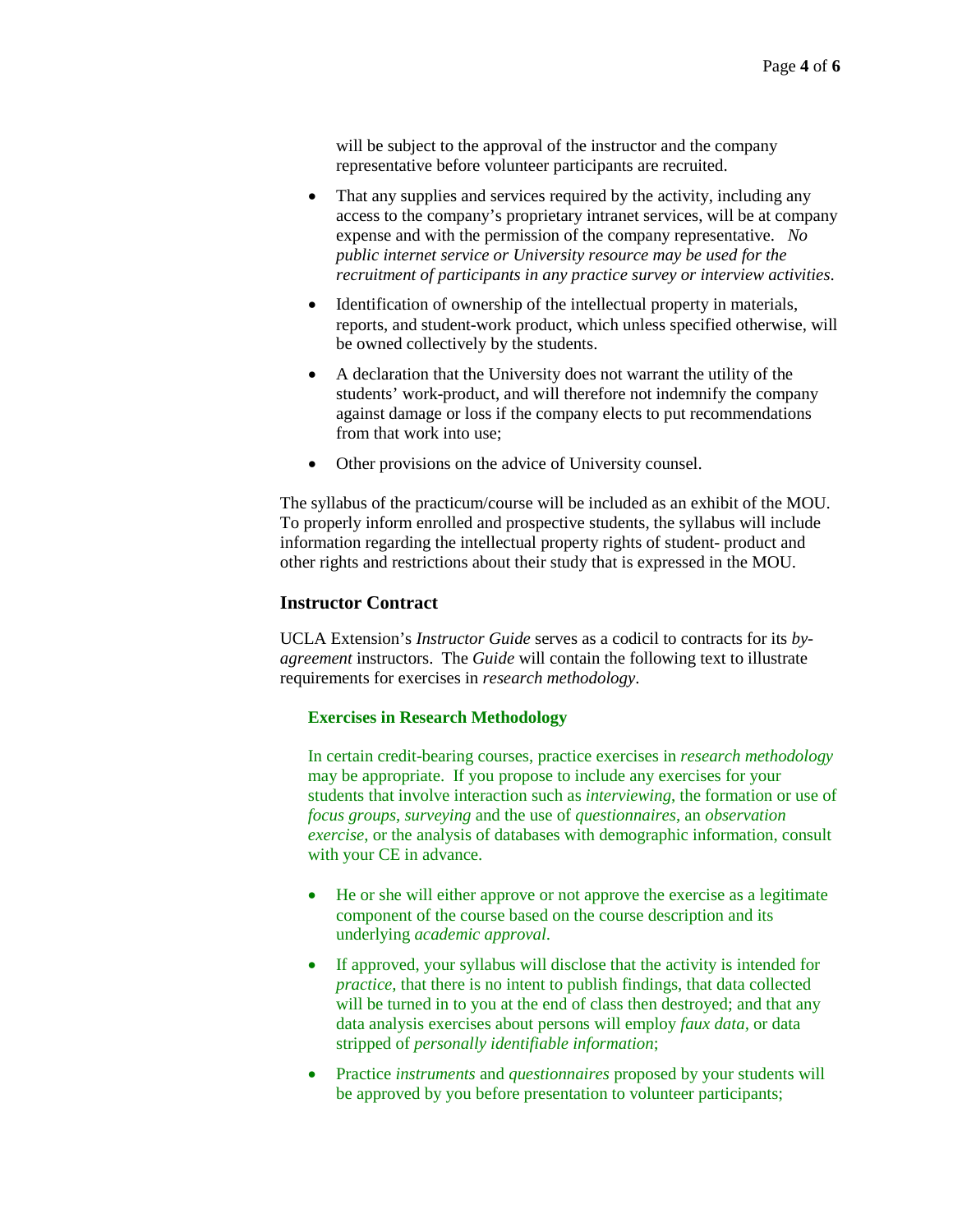• Your syllabus will link to a template *Information Sheet* for use by your students.

#### **Training and Public Service Research**

UCLA [Policy 900](http://www.adminpolicies.ucla.edu/app/Default.aspx?&id=900) provides that "*A full-time UCLA employee who is a member of the University Extension Specialist series (i.e. Continuing Educator) may serve as Principal Investigator (or Project Director or Project Administrator) on a training and public service project conducted under the purview of University Extension.*" Proposals to lead such projects are subject to the review and approval of the *Program Department Director* and *Associate Dean of Academic Programs* with respect to *conflict of commitment;* and to the review and approval of the *Associate Dean of Administration* with respect to continuous compliance with UCLA Contract and Grant policy and practice.

The *Dean of Continuing Education and Extension* has the authority to designate persons in positions other than Continuing Educator as a *Principle Investigator* to administer a contract or grant.

#### **Market Research and Administrative Research**

**Market and Opinion Research.** Extension's *Executive Director of Marketing* is responsible for proposing, managing and overseeing projects, conducted in-house and by vendors, that measure students' and prospective students' interests in and preferences for educational services. Market research at UCLA Extension is conducted in accordance with provisions of the *Code of Standards and Ethics for Market, Opinion and Social Research of* CASRO, *[3](#page-4-0)* and the *International Code on Market and Social Research* of ICC/ESOMAR.[4](#page-4-1)

**Course and Instructor Evaluation.** Under the direction of its academic leadership, UCLA Extension routinely asks its students to provide anonymous feedback regarding their learning experience. The data collected are used for quality assurance and quality improvement. Participation in the process is voluntary and anonymous whether conducted online or in person. Compiled results are not shared with instructors until final grades have been posted thus eliminating risk of retaliation. In addition to the standardized evaluation process, the Deans Office may from time to time authorize other studies for the quality improvement of continuing education administration, instruction, and adult/non-traditional learning.

l

<span id="page-4-0"></span><sup>&</sup>lt;sup>3</sup> The Council of American Survey Research Organizations

<span id="page-4-1"></span><sup>4</sup> European Society for Opinion and Market Research. The code was developed jointly with ICC, the International Chamber of Commerce.